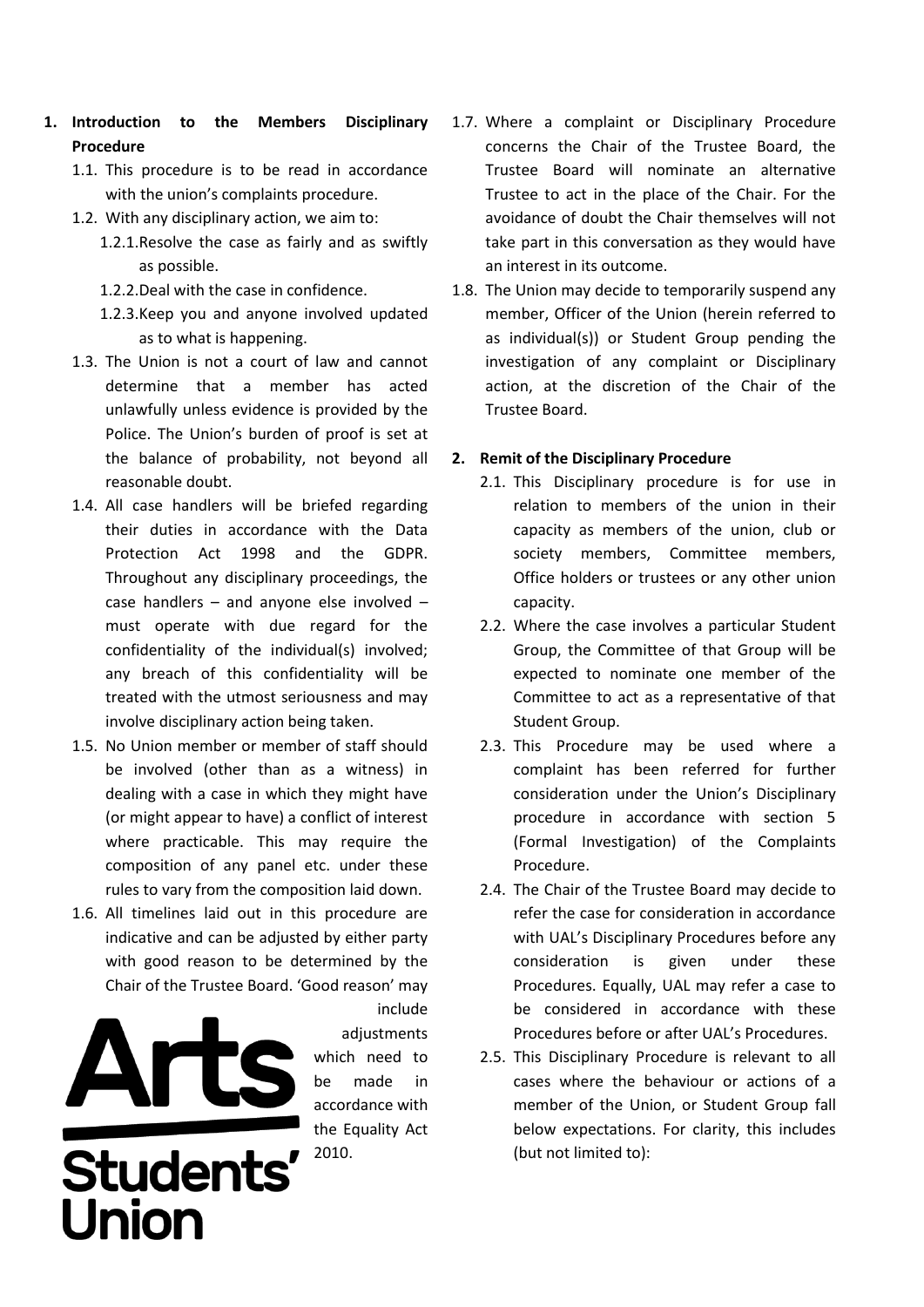- 2.5.1.Misconduct by any Union member or Student Group while on Union-managed premises, at a Union-organised event or an event organised by a recognised Union society, club, representative association or media outlet, or elsewhere while on Union business, or representing the Union, or society etc, in an official capacity, including as a volunteer.
- 2.5.2.Conduct detrimental to the reasonable enjoyment of Union facilities by other members of the Union.
- 2.5.3.Action that is or could be detrimental to the social life or good standing of the Union.
- 2.5.4.Verbal or physical abuse or harassment of another person.
- 2.5.5.Wilful or negligent damage to, loss of, or unauthorised removal of Union property or property under its control.
- 2.5.6.Breach of the current Union Equality and Diversity Policy, or other policy regarding behaviour on Union premises or at Union events.
- 2.5.7.In the case of an elected or appointed officer or representative, breach of any duties or responsibilities of the post under the Constitution.

## **3. The Disciplinary Panel**

- 3.1. Upon receipt of a referral, the Chair of the Trustee Board will appoint a Disciplinary Panel to consider the case at a Disciplinary Hearing.
- 3.2. The Panel will be made up of up to two Sabbatical or Part-Time Officers or Student Trustees, one of whom shall chair the Panel, and one member of the Senior Leadership



Team. None will have had previous involvement in the case.

# Students' Union

**4. The Disciplinary** 

### **Hearing Procedure**

- 4.1. Those individual(s) or Student Groups involved in the complaint will be invited to attend the Disciplinary Hearing, with at least 5 working days' notice unless a shorter time is agreed. They will be provided with any relevant documentation including any information considered by the Complaints Panel in making the referral to the Disciplinary Panel.
- 4.2. Members can be accompanied by a friend or family member by agreement of the Panel Chair. The names of any attendees should be sent to the Chair within 2 working days of Panel Hearing.
- 4.3. Any further documentation to be considered by the Panel should be sent to the Chair of the Panel within 2 working days of the Panel Hearing. Documentation received after this point will only be accepted at the discretion of the Chair.
- 4.4. The Panel may invite witnesses or the original complaint handler to attend the meeting and to provide information to the Panel in making it's decision.
- 4.5. If any invitee is unable to attend for any reason, the Chair will be responsible for determining whether the Panel should continue or be adjourned at any point.
- 4.6. The Panel will ask the complaint handler and/or witnesses to present their case against the individual(s) and/or Student Group(s). The Individual(s) and/or Student Group(s) will be given an opportunity to respond to the evidence presented against them.
- 4.7. The Panel will then be given a period of deliberation during which they will consider all evidence available. Each decision should be made by vote of Panel members.
- 4.8. The Panel will arrive at one of the following outcomes:
	- 4.8.1.That there is insufficient evidence upon which to take Disciplinary action, and the case is therefore closed.